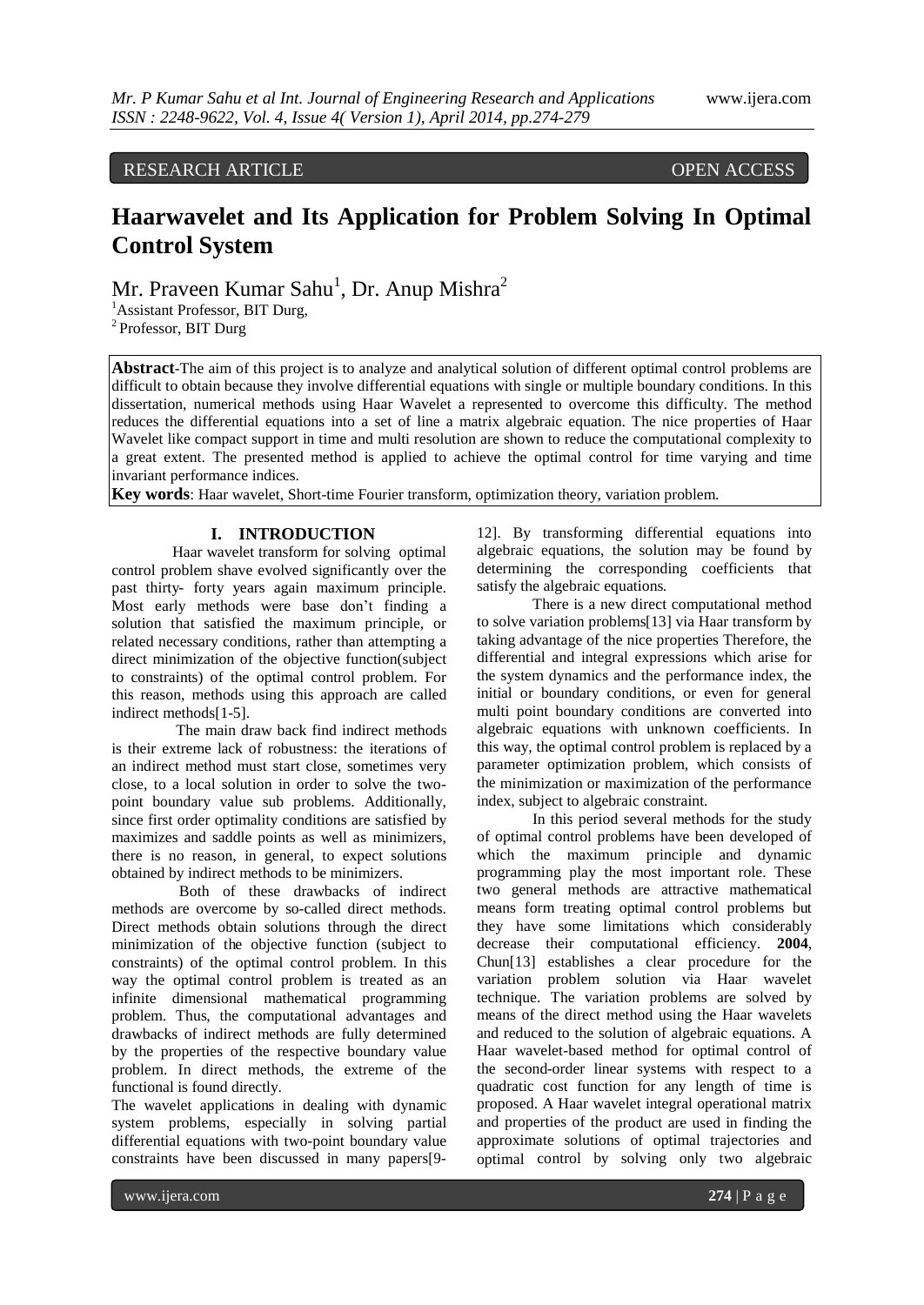equations instead of solving the Riccati differential equation[23]. **2006**, worked further on their proposed Haar wavelet-based control of time-varying statedelayed systems with a computational method. The above work has given the direction of further investigate for improvement in the performance of Direct method for solving variation problem. It has become a motivation to work.

# **II. WAVELET THEORY**

Wavelet transforms or wavelet analysis is a recently developed mathematical tool for many problems. Wavelet techniques unable us to cut complicated function into several simpler ones and study them separately. This property along with fast wavelet algorithms makes these techniques very attractive in analysis and synthesis problems. Different types of wavelet have been used as a tool to solve problems, in signal analysis, image analysis, medical diagnostics, boundary value problems, geophysical signals processing, statistical analysis, pattern recognition and many others. Wavelets also can be applied in numerical analysis.While wavelet has gained popularity in these areas, new application is continually being investigated. A reason for the popularity of wavelet is its effectiveness in representation of non-stationary signal (transient). Since most of natural and human made signals are transient in nature, different wavelets have been used to represent this much larger class of signals than Fourier representation of stationary signals. Unlike Fourier based analysis that use global (non local) sine and cosine functions as a bases, wavelet analysis uses bases that localized in time and frequency to represent non stationary signal more effectively.

The use of wavelets in signal processing applications is continually increasing. This use is partly due to the ability of wavelet transforms to present a time-frequency (or timescale) representation of signals that is better than that offered by Short-time Fourier transform (STFT). Unlike the STFT, the wavelet transform uses a variable-width window (wide at low frequencies and narrow at high frequencies) which enables it to "zoom in" on very short duration high frequency phenomena like transients in signals.

Wavelet representation is much more compact and easier to implement using the powerful multi resolution analysis. One can represent a signal by finite some of component at different resolution so that each component can processed adaptively based on the objectives of application. This capability to represent signal compactly & inseveral level of resolution is the major strength of wavelet analysis.

Wavelet transforms comprise an infinite set [16]. The different wavelet families make different trade-off between how compactly the basic functions are localized in space and how smooth they are functions that satisfy the requirements of time and frequency localization. The necessary and sufficient condition for wavelets is: it must be oscillatory, must decay quickly to zero, and must have an average value of zero. In addition, for the discrete wavelet transform considered here, the wavelets are orthogonal to each other. Fourier basis functions are localized in frequency but not in time while wavelets are localized in both time (through translation) and frequency (through dilation). Wavelets can provide multiple resolutions in both time and frequency unlike STFT. As compared to the traditional Fourier analysis, the signal can be accurately reproduced with the wavelet analysis using a relatively small number of components.

Moreover, many classes of functions can be represented by wavelets in a more compact way. The analyzing wavelets are called the "mother wavelets" and the dilated and translated versions are called the "daughter wavelets." The "mother wavelet" The "mother wavelet" determines the shape of the components of the decomposed signals. There are many types of wavelets such as Haar (H), Daubechies 4 (D4), Daubechies 8 (D8), Coiflet 3 (C3) Symmlet 8 (S8), and so on. A particular type of wavelet is selected depending on the particular type of application. Similar to Fourier transform, it has a digitally implement able counterpart, the discrete wavelet transform (DWT). The generated waveforms are analyzed with wavelet MRA to extract sub-band information from the simulated transients. Daubechies eight (D8) wavelet is localized (i.e., compactly supported in time and, hence, is good for short and fast transient analysis).

Wavelet coefficients of the signal are derived using matrix equations based on decomposition and reconstruction of a discrete signal using Mallat's algorithm.

Unlike Fourier analysis, which relies on a single basis function, wavelet analysis uses basis functions of a rather wide functional form. One often hears of these different wavelets named after their inventors (e.g.Daubechies wavelets (named for ingridDebauchies, a lead researcher in wavelet theory),the Morlet wavelet, Meyer wavelets, and Coiflet wavelets).some of these functions are shown in figure 2.1.

# **III. TYPES OF WAVELETS**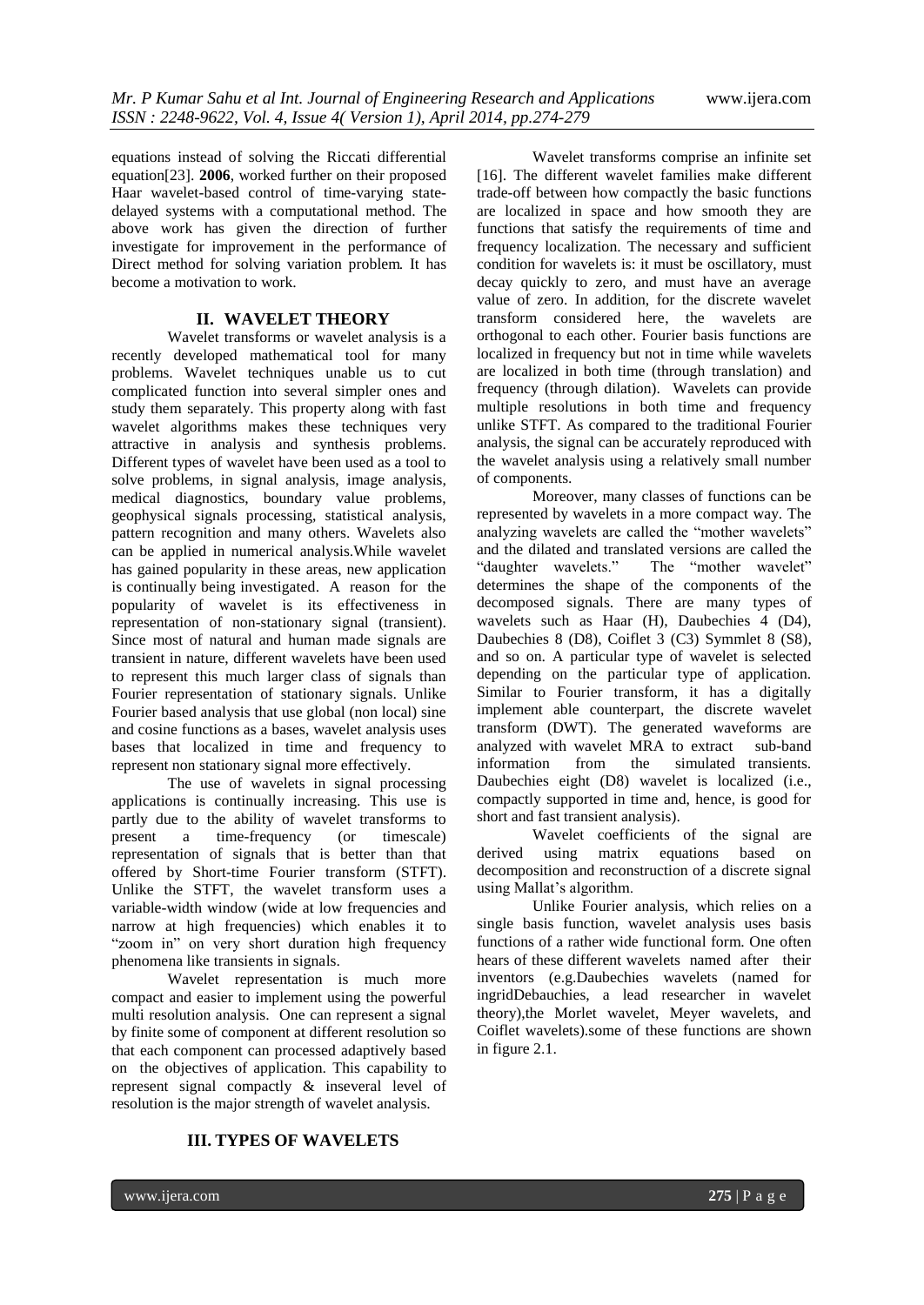

Fig 1 Different types of wavelet function

#### **IV. ADVANTAGE**

The advantage of wavelet analysis over Fourier analysis may not be obvious to the casual observer. This is the case because Fourier methods have been the standard tool in many kinds of signal analysis. However the Fourier series and Fourier transform are not without their limitation. For instance, a Fourier series requires that all time functions involved be periodic. Fourier transform have wide bandwidth for short term transients. One may argue that it would take an infinite amount of time using both past and future data to extract the spectral information at a single frequency. In addition, Fourier analysisdoes not consider frequencies that evolve in time. Finally, Fourier techniques suffer from certain annoying anomalies such as Gibb" phenomenon and aliasing (with the fast Fourier transform).

The frequency of Fourier analysis in dealing with transient is often circumvented by windowing the input signal so that the sampled values will converge to zero at the end points.

These short-time Fourier transforms (STFT) and Gabor transforms have been under development since the mid- 1940s, but have met with mixed success. The main disadvantage to windowing is that the window is fixed, and, as frequency is increased, there are more and more cycles within the window. Thus, individual frequency components are not treated in the same way.

Wavelets, on the other hand, can be chosen with very desirable frequency and time characteristics as compared to Fourier techniques. The basic difference is as follows: in contrast to the STFT, which uses a single analysis window, the wavelet transform uses short windowsat high frequencies and long windows at low frequencies.

Thus thewindowing of wavelet transforms is adjusted automatically for low or high frequencies.

#### **A. Fourier Transform and its Limitations**

The one-dimensional Fourier Transform (FT) and its inverse are specified. In the view of the above definitions, FT can be though of as just a generalized version of the Fourier series the summation is replaced by the integral and a "countable" set of basis functions is replaced by a Uncountable one this time consisting of cosines for the real part and sines for the complex part of the analyzed signal(which can now be a complex number, that is another generalization of FT).

Due to the fact that each of the basis functions spans over the total length of the analyzed signal, this creates what is known as time-frequency resolution problem, which is best illustrated with an example.

Suppose the Fourier transform of a simple signal containing a superposition of four different frequencies (namely 5, 10, 20 and 50Hz) is taken*x*(*t* ).







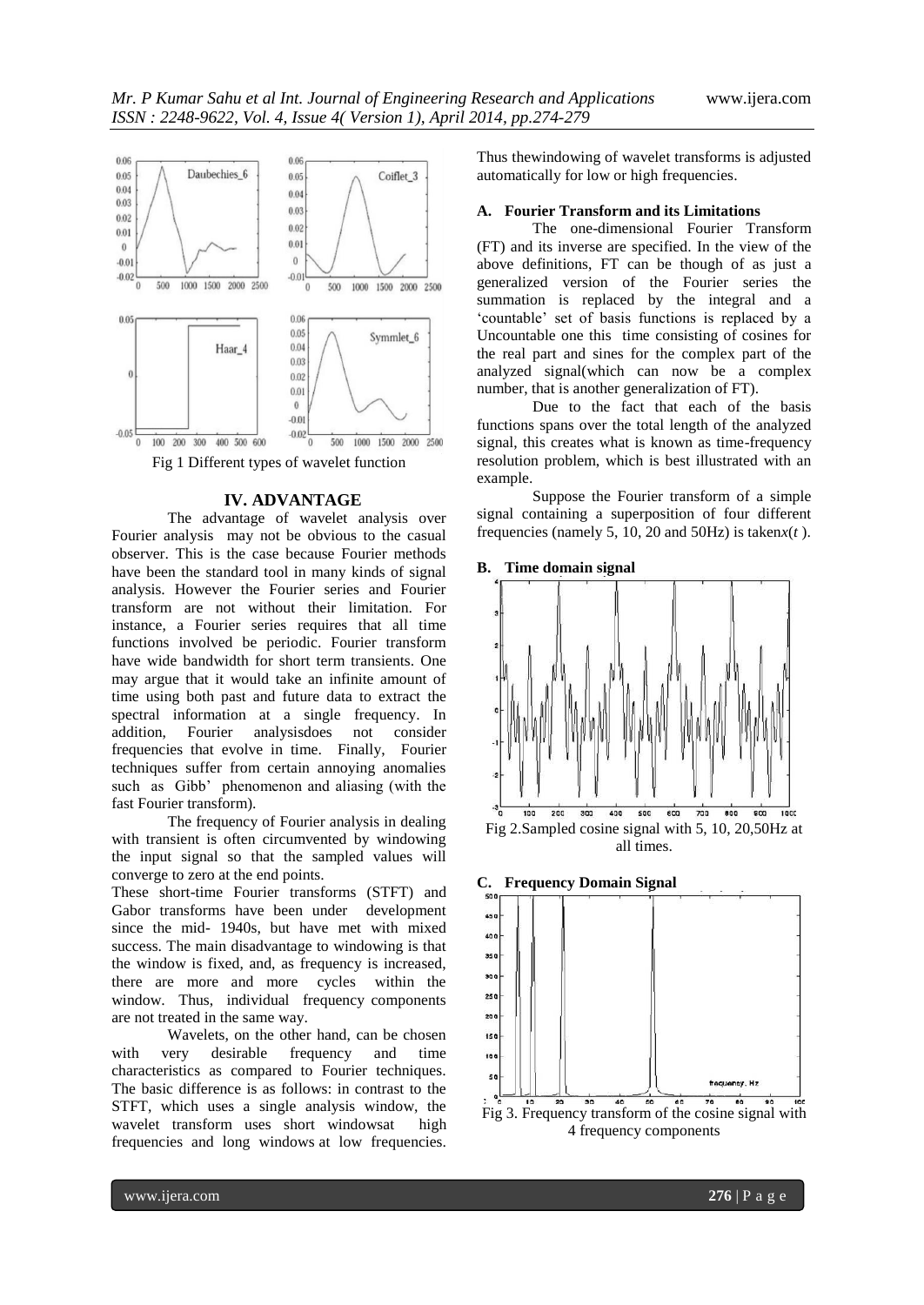The Fourier spectrum clearly reveals the presence of these four frequencies. Now consider a signal contains the same frequencies as the previous one, only this time they are not superimposed, but appear sequentially as the picture below shows.



It should be noted how similar the frequency-domain representations of both signals are. (The small peaks are purely a consequence of discontinuities present in the second signal ("ringing") and could be completely eliminated if a signal was chosen more carefully.)

The important conclusion is that FT does give information about what frequencies are present in the signal; however it lacks the ability to correlate the frequencies with the time of their presence. This fact does not even come into consideration when only stationary signals are processed; however as soon as non- stationary signals are to be analyzed, it becomes a serious handicap.

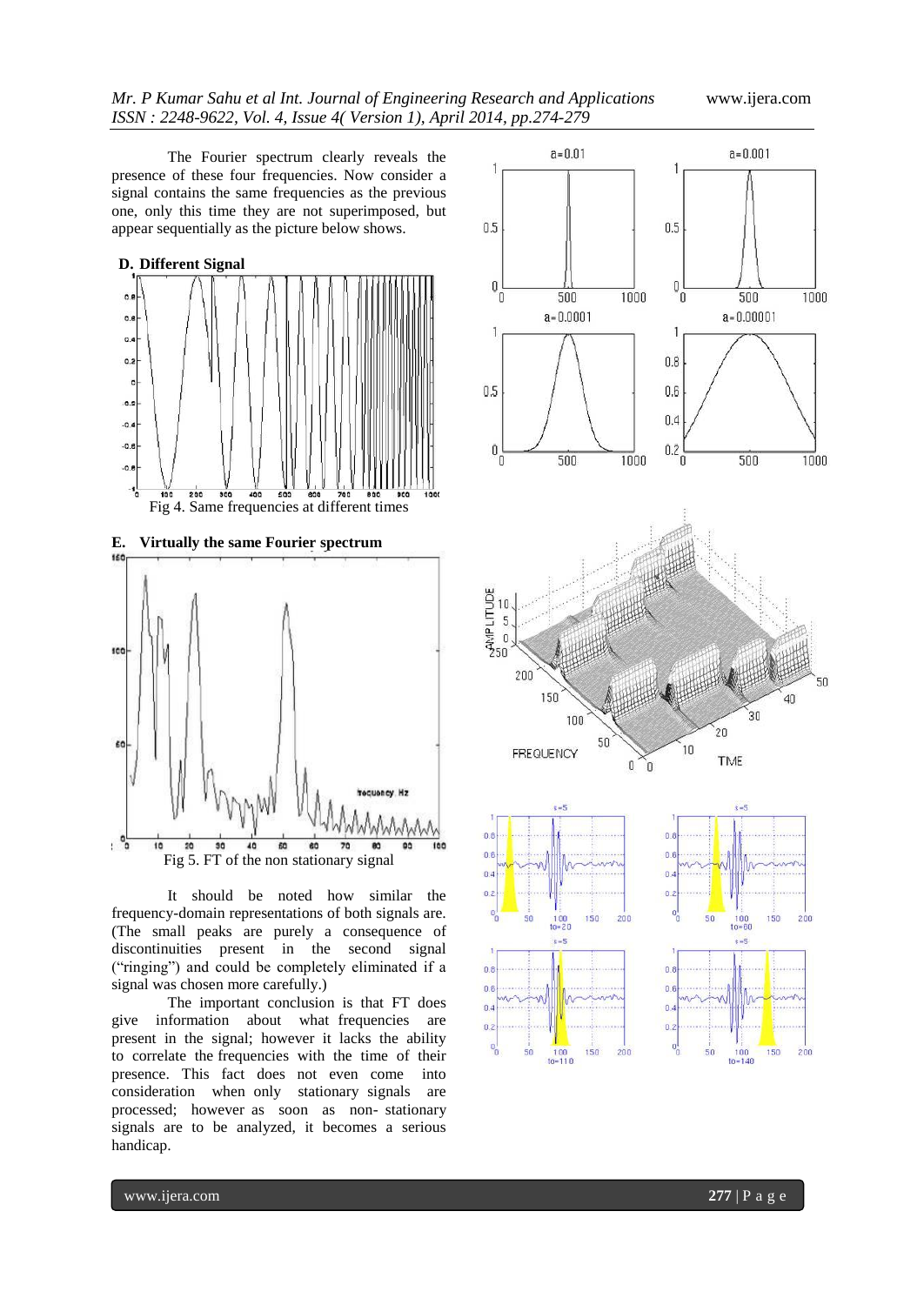

# **V. VARIATIONAL PROBLEM**

Numerical methods of variational calculus are usually subdivided into two major classes: indirect and direct methods. Indirect methods are based on the use of necessary optimality conditions (Variational calculus; Euler equation; Weierstrass conditions (for a variational extremum):  $(for \ a \ variational extremum):$ Transversality condition; Pontryagin maximum principle), with the aid of which the original variational problem is reduced to a boundary value problem. The subdivision of the numerical methods of variational calculus into direct and indirect methods is largely arbitrary. In some algorithms both approaches are utilized. Moreover, some methods cannot be classified as belonging to either class. Thus, methods based on sufficient optimality conditions form a separate group.

In the large number of problems arising in analysis, mechanics, geometry, and so forth, it is necessary to determine the maximal and minimal of a certain functional. Because of the important role of this subject in science and engineering, considerable attention has been received on this kind of problems. Such problems are called variational problem. The branch of numerical mathematics which deals with the determination of extremal values of functional is called Variational calculus

## **VI. APPLICATION**

In seismic and geological signal processing as well as medical and biomedical signal and image processing, wavelet transforms are used for denoising, compression, and detection. In general, there are many examples of successful application of wavelets in signal and image processing: speech coding, communications, radar, sonar, denoising, edge detection, and feature detection. Wavelet transform is also used in multi-scale models of stochastic processes and analysis. Orthogonal wavelets are very successful in numerical analysis like solving partial differential equations, speech coding and other similar applications, where

symmetry is not a major requirement. Daubechies wavelets are very good in terms of their compact representation of signal details. They are,however, not efficient in representation of signal approximation at a given resolution.

Wavelet transform has found many applications in applied mathematics and signal processing. Due to its zooming property, which allows a very good representation of discontinuities, wavelet transform is successfully used in solving partial differential equations. They give a generalization of finite element method and, due to their localizing ability, provide sparse operators and good numerical stability.

### **VII. CONCLUSION**

The method of using the Haar wavelets to solve variational problems reduces variational problems to the solution of algebraic equations, and so the calculation is straight forward and digital computer oriented. Some fundamental properties on Haar wavelets have been derived, and some effective algorithms have been applied to solve the rather difficultvariational problems successfully. So after theoretical reasoning and numerical demonstrations, It can be concluded as follows

The Haar wavelets approach is a powerful tool for numerical analysis. The integration matrix P for Haar wavelets provides an important connection between the Haar wavelets transform and the dynamic systems analysis. Optimisation problems with various constraints have been solved algebraically and operationally via Haar wavelets. The main advantages of this method is its simplicity and small computation costs, it is due to the sparcity of the transform matrices and to the small number of significant wavelet coefficients.

## **VIII. FUTURE SCOPE**

Direct methods produce less accurate solutions than indirect methods. By solving numerically several difficult optimal control problems from aeronautics, it is found that in practice the minimum functional value is obtained with relative low accuracy (i.e.errors of about one percent). does not necessarily yield better values for the extremely complicated problems arising from aerodynamics. However, this "quantity" of one percent can be a crucial part of the payload in a space flight mission.

A second disadvantage is that the discretized optimal control problems have sometimes several minima. Applying the direct methods to the discretized problem they often end up in one of these "pseudominima". This solution, however, can be quite a step away from the true solution satisfying all